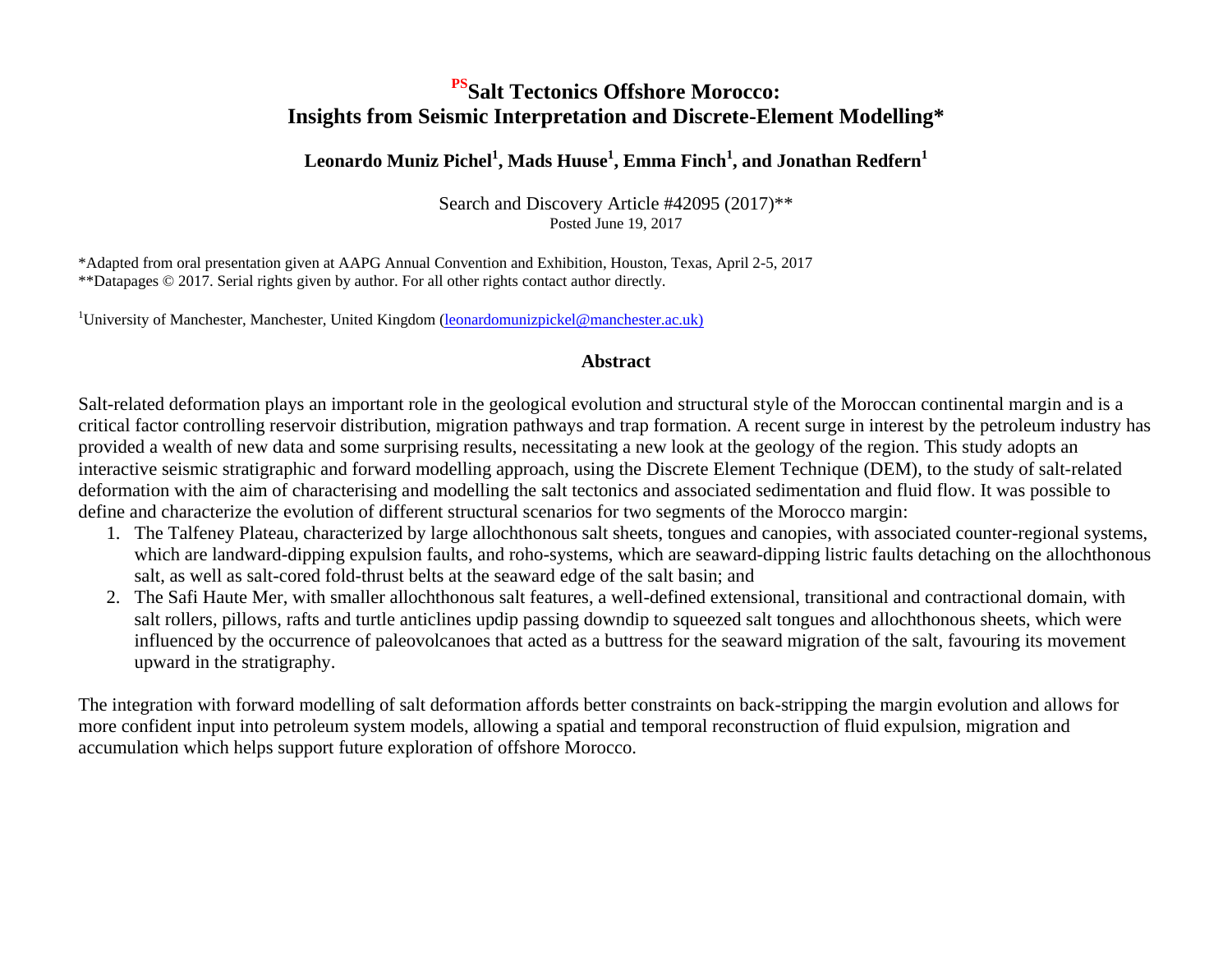#### **References Cited**

Finch, E., S. Hardy, and R.L. Gawthorpe, 2003 Discrete element modelling of contractional fault-propagation folding above rigid basement fault blocks: Journal of Structural Geology, v. 25, p. 515-528.

Finch, E., S. Hardy, and R.L. Gawthorpe, 2004, Discrete element modelling of extensional fault-propagation folding above rigid basement fault blocks: Basin Research. v. 16, p. 489-506.

Hardy, S., and E. Finch, 2006, Discrete-element modelling of the influence of cover strength on basement involved fault propagation folding: Tectonophysics, v. 415, p. 225-238.

Schuster, D.C., 1995, Deformation of allochthonous salt and evolution of related salt structural systems, Eastern Lousiana Gulf Coast, *in* M.P.A. Jackson, D.G. Roberts, and S. Snelson , editors, Salt Tectonics: A Global Perspective: AAPG Memoir 65, p. 177-198.

Tari, G.C., and H. Jabour, 2013, Salt tectonics along the Atlantic margin of Morocco, *in* W.U. Mohriak, A. Danforth, P.J. Post, D.E. Brown, G.C. Tari, M. Nemčok, and S.T. Sinha, editors, Conjugate Divergent Margins: Geological Society of London, Special Publications 369, p. 337- 353.